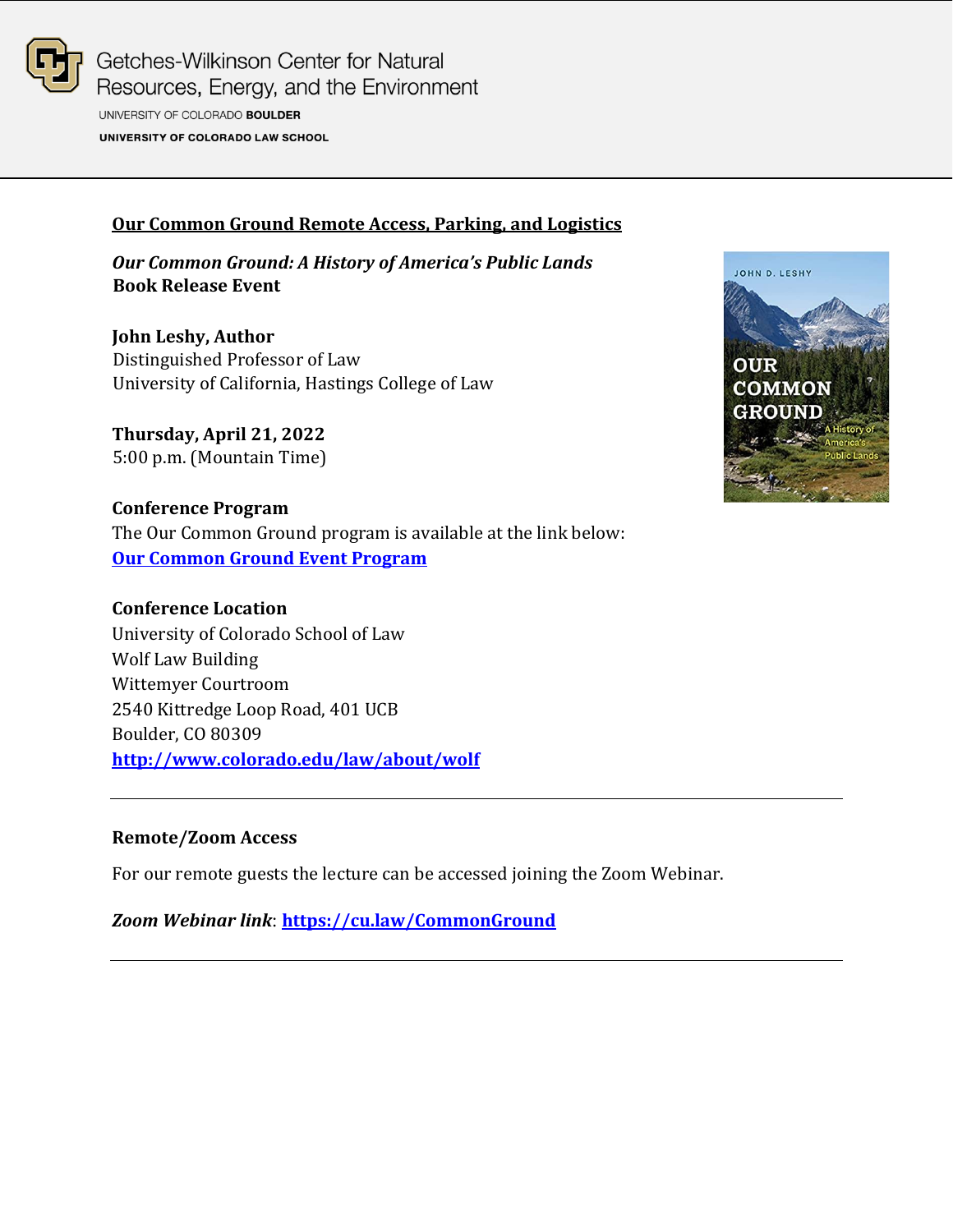## **Campus Parking**

If you plan to join us in person for the lecture, on campus parking will be available. You are required to "purchase" free parking through the Lot 415 electronic payment machine. Online prepayment not available for this event. Directions and validation code available at the link below:

# *Lecture Parking Lot 415* **Lecture [Parking Machine Directions and Payment Validation Code](https://www.getches-wilkinsoncenter.cu.law/wp-content/uploads/2022/04/04.21.22-Getches-Wilkinson-Center-Our-Common-Ground-Book-Release-Parking-Machine-Instructions-and-Code.pdf)**

## **[Campus Parking Map](https://www.colorado.edu/map/?id=336#!ce/2739?ct/20989,20990,20991,20992,20993,20994,26118,2739?mc/40.00563459437513,-105.2595376968384?z/16?lvl/0)**

## **Parking Validation Code E67965043**

\*If lot 415 fills, please follow payment directions above and overflow into Lot 470 **\***Lot 415/Pay Machine located south of Fleming Building. Lot 470 overflow located south of Lot 415 in front of Wolf Law.